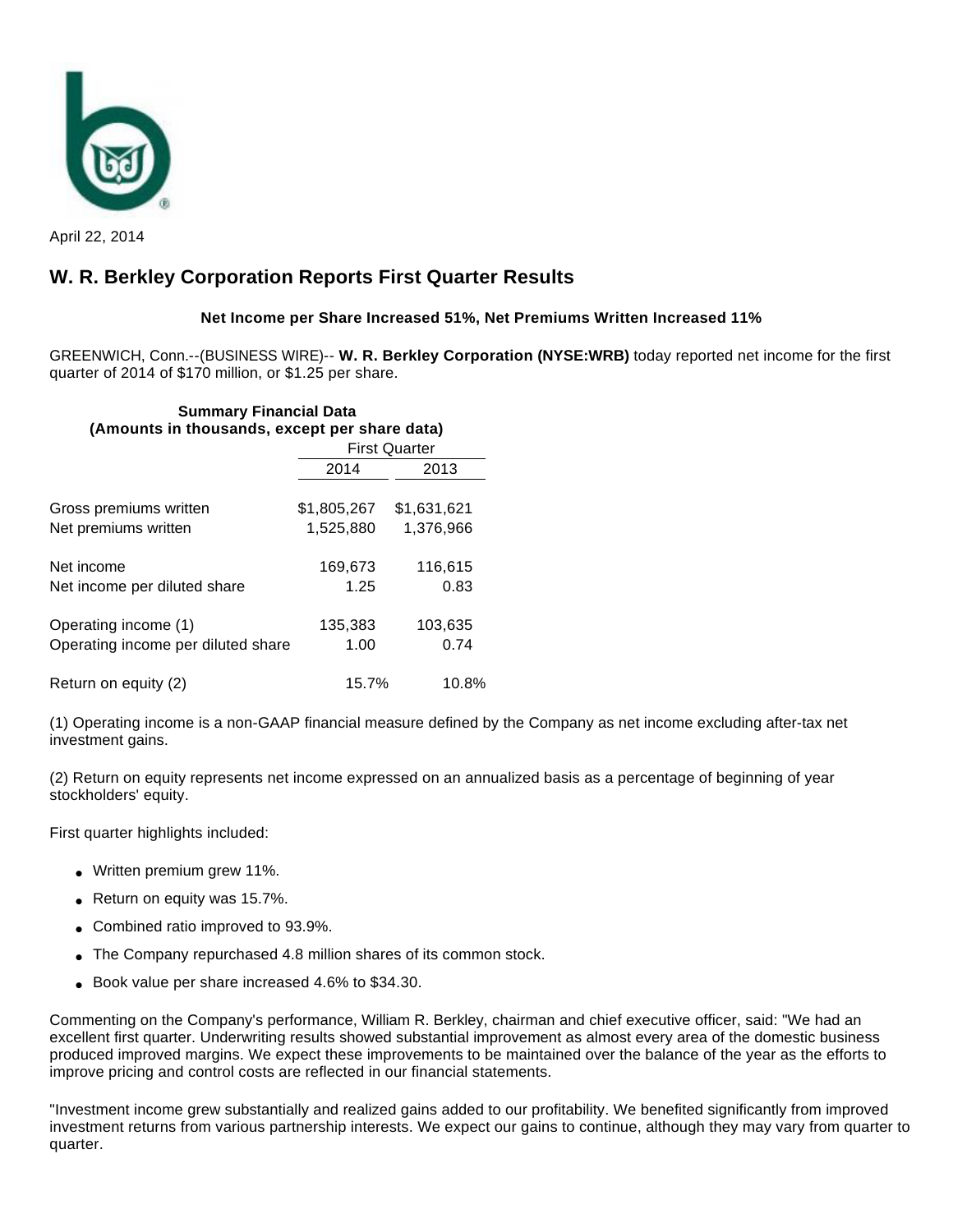"Price increases are still obtainable in most lines of business. Customers value service and reliability and realize insurance is about getting claims paid in a prompt and fair manner. With our after-tax return at our target level of 15% for the quarter, we are optimistic that the balance of the year will prove rewarding," Mr. Berkley concluded.

### Webcast Conference Call

The Company will hold its quarterly conference call with analysts and investors to discuss its earnings and other information on Wednesday, April 23, at 8:30 a.m. eastern time. The conference call will be webcast live on the Company's website at [www.wrberkley.com.](http://cts.businesswire.com/ct/CT?id=smartlink&url=http%3A%2F%2Fwww.wrberkley.com&esheet=50848398&newsitemid=20140422006632&lan=en-US&anchor=www.wrberkley.com&index=1&md5=14a3e3006ab014836959200263148afb) A replay of the webcast will be available on the Company's website approximately two hours after the end of the conference call.

#### About W. R. Berkley Corporation

Founded in 1967, W. R. Berkley Corporation is an insurance holding company that is among the largest commercial lines writers in the United States and operates in three segments of the property casualty business: Insurance-Domestic, Insurance-International and Reinsurance-Global.

### Forward Looking Information

This is a "Safe Harbor" Statement under the Private Securities Litigation Reform Act of 1995. Any forward-looking statements contained herein, including statements related to our outlook for the industry and for our performance for the year 2014 and beyond, are based upon the Company's historical performance and on current plans, estimates and expectations. The inclusion of this forward-looking information should not be regarded as a representation by us or any other person that the future plans, estimates or expectations contemplated by us will be achieved. They are subject to various risks and uncertainties, including but not limited to: the cyclical nature of the property casualty industry; the impact of significant competition, including new alternative entrants to the industry; the long-tail and potentially volatile nature of the insurance and reinsurance business; product demand and pricing; claims development and the process of estimating reserves; investment risks, including those of our portfolio of fixed maturity securities and investments in equity securities, including investments in financial institutions, municipal bonds, mortgage-backed securities, loans receivable, investment funds, real estate, merger arbitrage and private equity investments; the effects of emerging claim and coverage issues; the uncertain nature of damage theories and loss amounts; natural and man-made catastrophic losses, including as a result of terrorist activities; general economic and market activities, including inflation, interest rates, and volatility in the credit and capital markets; the impact of the conditions in the financial markets and the global economy, and the potential effect of legislative, regulatory, accounting or other initiatives taken in response to it, on our results and financial condition; foreign currency and political risks relating to our international operations; our ability to attract and retain key personnel and qualified employees; continued availability of capital and financing; the success of our new ventures or acquisitions and the availability of other opportunities; the availability of reinsurance; our retention under the Terrorism Risk Insurance Act of 2002, as amended ("TRIA"), and the potential expiration of TRIA; the ability of our reinsurers to pay reinsurance recoverables owed to us; other legislative and regulatory developments, including those related to business practices in the insurance industry; credit risk related to our policyholders, independent agents and brokers; changes in the ratings assigned to us or our insurance company subsidiaries by rating agencies; the availability of dividends from our insurance company subsidiaries; potential difficulties with technology and/or data security; the effectiveness of our controls to ensure compliance with guidelines, policies and legal and regulatory standards; and other risks detailed from time to time in the Company's filings with the Securities and Exchange Commission. These risks and uncertainties could cause our actual results for the year 2014 and beyond to differ materially from those expressed in any forward-looking statement we make. Any projections of growth in our revenues would not necessarily result in commensurate levels of earnings. Forward-looking statements speak only as of the date on which they are made, and the Company undertakes no obligation to update publicly or revise any forward-looking statement, whether as a result of new information, future developments or otherwise.

#### **Consolidated Financial Summary (Amounts in thousands, except per share data)**

|                                      | <b>First Quarter</b> |             |  |
|--------------------------------------|----------------------|-------------|--|
|                                      | 2013<br>2014         |             |  |
| Revenues:                            |                      |             |  |
| Net premiums written                 | \$1,525,880          | \$1,376,966 |  |
| Change in unearned premiums          | (162,268)            | (144, 847)  |  |
| Net premiums earned                  | 1,363,612            | 1,232,119   |  |
| Investment income                    | 168,711              | 135,929     |  |
| Insurance service fees               | 28,703               | 26,736      |  |
| Net investment gains                 | 52,754               | 19,969      |  |
| Revenues from wholly-owned investees | 92,840               | 91,735      |  |
| Other income                         | 286                  | 281         |  |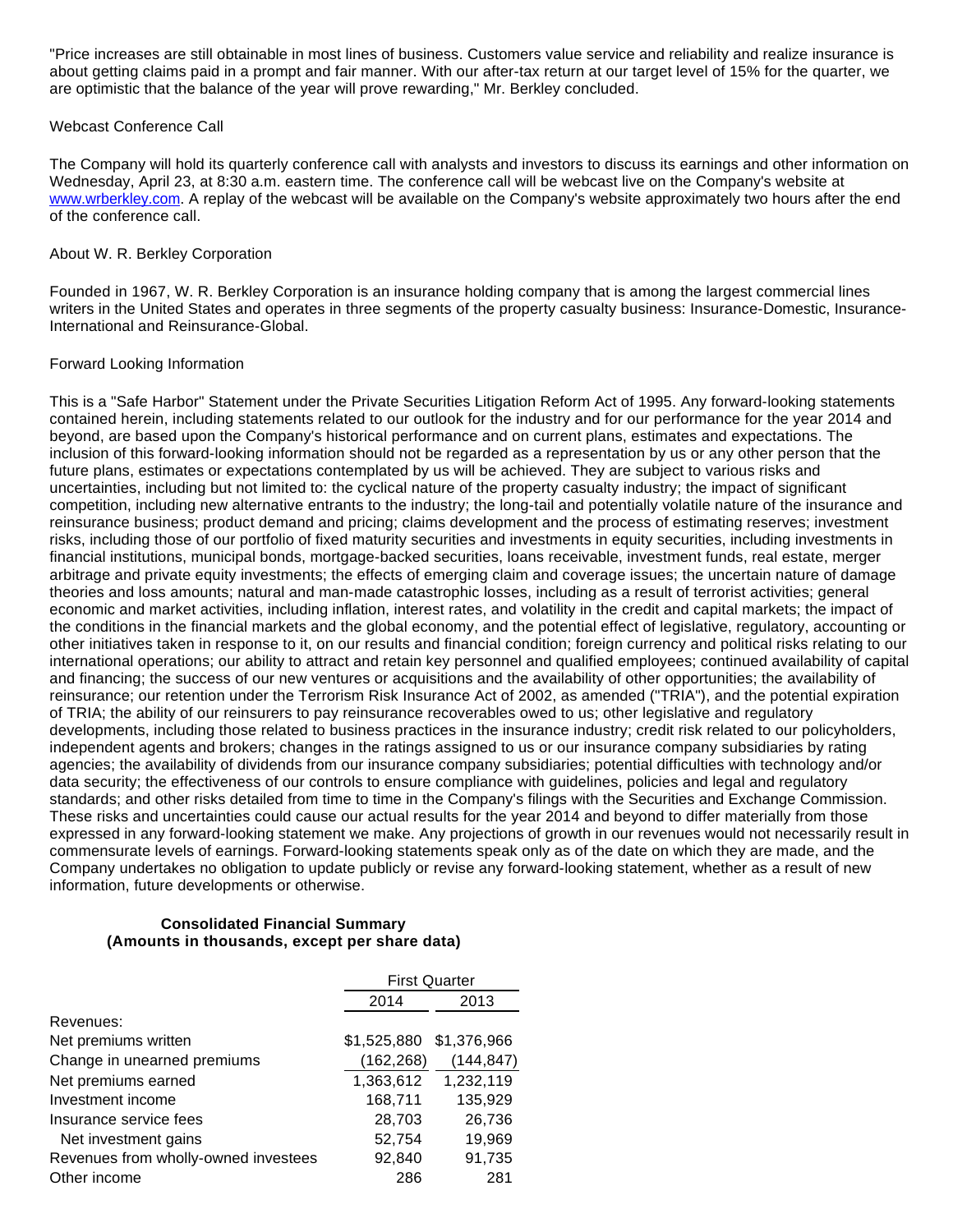| Total revenues                             | 1,706,906  |    | 1,506,769 |
|--------------------------------------------|------------|----|-----------|
| Expenses:                                  |            |    |           |
| Losses and loss expenses                   | 822,095    |    | 744,679   |
| Other operating costs and expenses         | 515,166    |    | 481,604   |
| Expenses from wholly-owned investees       | 91,730     |    | 89,152    |
| Interest expense                           | 30,330     |    | 31,111    |
| <b>Total expenses</b>                      | 1,459,321  |    | 1,346,546 |
| Income before income taxes                 | 247,585    |    | 160,223   |
| Income tax expense                         | (77,901)   |    | (43, 625) |
| Net income before noncontrolling interests | 169,684    |    | 116,598   |
| Noncontrolling interests                   | (11)       |    | 17        |
| Net income to common stockholders          | 169,673    | \$ | 116,615   |
|                                            |            |    |           |
| Net income per share:                      |            |    |           |
| Basic                                      | \$<br>1.31 | S  | 0.86      |
| <b>Diluted</b>                             | \$<br>1.25 | \$ | 0.83      |
|                                            |            |    |           |
| Average shares outstanding:                |            |    |           |
| Basic                                      | 129,873    |    | 136,025   |
| Diluted                                    | 135,429    |    | 141,223   |

## **Business Segment Operating Results (Amounts in thousands, except ratios) (1)**

|                                    | <b>First Quarter</b> |             |      |             |
|------------------------------------|----------------------|-------------|------|-------------|
|                                    | 2014                 |             | 2013 |             |
| Insurance-Domestic:                |                      |             |      |             |
| Gross premiums written             |                      | \$1,342,942 |      | \$1,179,722 |
| Net premiums written               |                      | 1,126,381   |      | 986,180     |
| Premiums earned                    |                      | 1,003,507   |      | 884,378     |
| Pre-tax income                     |                      | 202,185     |      | 141,350     |
| Loss ratio                         |                      | 59.7%       |      | 62.4%       |
| Expense ratio                      |                      | 32.5%       |      | 33.1%       |
| <b>GAAP</b> combined ratio         |                      | 92.2%       |      | 95.5%       |
| Insurance-International:           |                      |             |      |             |
| Gross premiums written             | \$                   | 277,186     | \$   | 251,575     |
| Net premiums written               |                      | 225,821     |      | 205,135     |
| Premiums earned                    |                      | 185,324     |      | 171,119     |
| Pre-tax income                     |                      | 17,747      |      | 22,382      |
| Loss ratio                         |                      | 59.2%       |      | 55.8%       |
| Expense ratio                      |                      | 40.1%       |      | 38.0%       |
| <b>GAAP</b> combined ratio         |                      | 99.3%       |      | 93.8%       |
| Reinsurance-Global:                |                      |             |      |             |
| Gross premiums written             | \$                   | 185,139     | \$   | 200,324     |
| Net premiums written               |                      | 173,678     |      | 185,651     |
| Premiums earned                    |                      | 174,781     |      | 176,622     |
| Pre-tax income                     |                      | 32,074      |      | 37,941      |
| Loss ratio                         |                      | 64.6%       |      | 55.0%       |
| Expense ratio                      |                      | 32.8%       |      | 36.3%       |
| <b>GAAP</b> combined ratio         |                      | 97.4%       |      | 91.3%       |
| <b>Corporate and Eliminations:</b> |                      |             |      |             |
| Net realized investment gains      | \$                   | 52,754      | \$   | 19,969      |
| Interest expense                   |                      | (30, 330)   |      | (31, 111)   |
| Other revenues and expenses        |                      | (26, 845)   |      | (30, 308)   |
| Pre-tax loss                       |                      | (4, 421)    |      | (41, 450)   |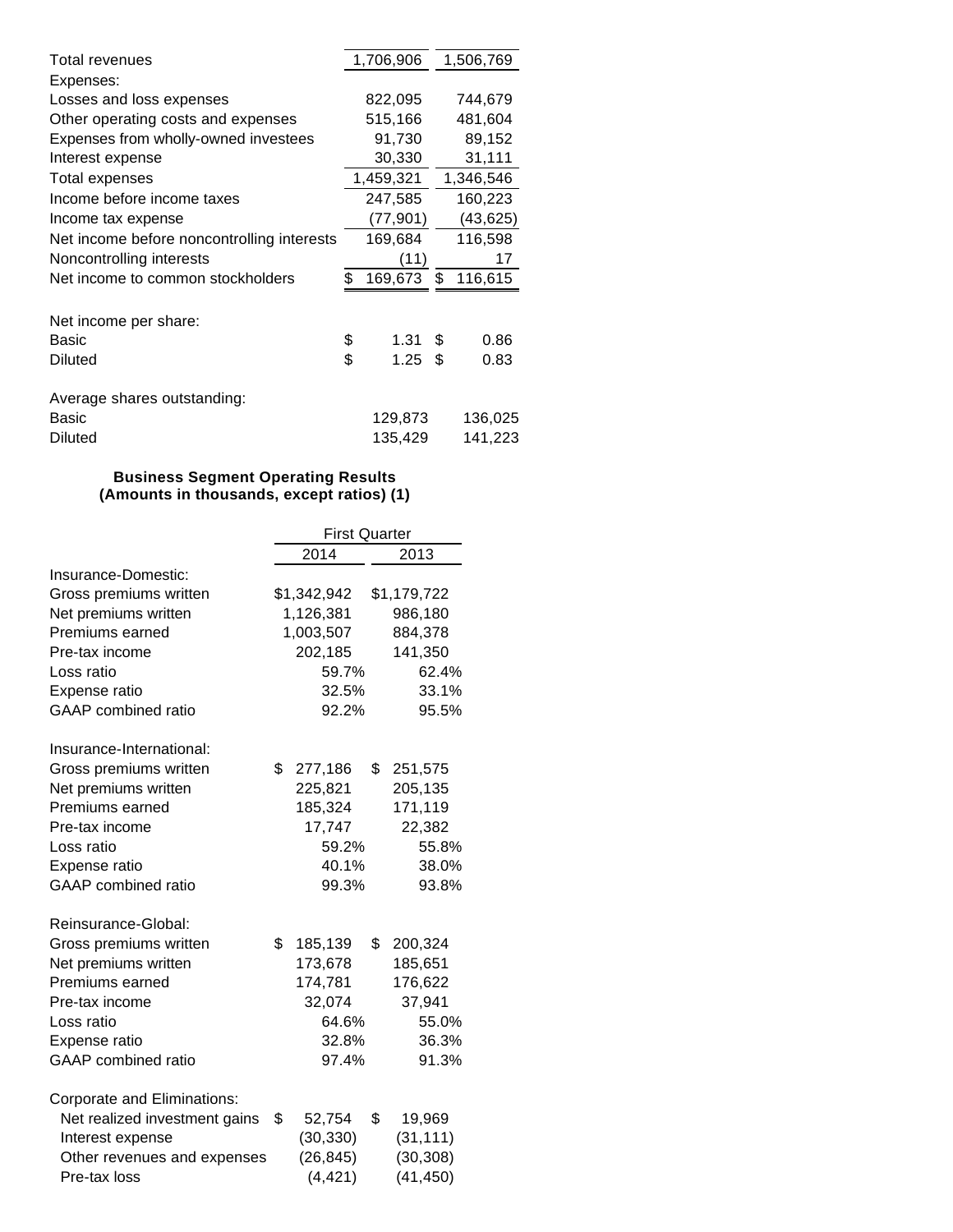| Consolidated:          |             |             |
|------------------------|-------------|-------------|
| Gross premiums written | \$1,805,267 | \$1,631,621 |
| Net premiums written   | 1,525,880   | 1,376,966   |
| Premiums earned        | 1,363,612   | 1,232,119   |
| Pre-tax income         | 247,585     | 160,223     |
| Loss ratio             | 60.3%       | 60.4%       |
| Expense ratio          | 33.6%       | 34.3%       |
| GAAP combined ratio    | 93.9%       | 94.7%       |

(1) Loss ratio is losses and loss expenses incurred expressed as a percentage of premiums earned. Expense ratio is underwriting expenses expressed as a percentage of premiums earned. GAAP combined ratio is the sum of the loss ratio and the expense ratio.

### **Supplemental Information (Amounts in thousands)**

| 2014<br>2013<br>Other liability<br>\$<br>371,431<br>\$323,556<br>Workers' compensation<br>346,870<br>298,177<br>Short-tail lines (1)<br>207,109<br>179,799<br>Commercial automobile<br>134,526<br>123,586<br>Professional liability<br>66,445<br>61,062<br>\$1,126,381<br>\$986,180<br>Total<br>\$<br>Insurance-Domestic<br>12,741<br>\$<br>3,660<br>Insurance-International<br>1,131<br>233<br>Reinsurance-Global<br>98<br>1,120<br>\$<br>\$<br>Total<br>13,970<br>5,013<br>\$<br>Core portfolio (2)<br>109,393 \$121,212<br>Investment funds<br>53,799<br>10,934<br>Arbitrage trading account<br>5,519<br>3,783<br>\$<br>168,711<br>\$135,929<br>Total<br>Other operating costs and expenses:<br>Underwriting expenses<br>\$<br>458,138 \$422,213<br>Service expenses<br>22,257<br>22,305<br>Net foreign currency (gain) loss<br>(334)<br>1,947<br>Other costs and expenses<br>35,105<br>35,139<br>Total<br>\$<br>515,166<br>\$481,604<br>\$<br>143,164 \$115,112<br>Reconciliation of operating and net income:<br>Operating income (3)<br>\$<br>135,383<br>\$103,635<br>After-tax investment gains, net of noncontrolling interest<br>34,290<br>12,980<br>\$<br>\$116,615<br>Net income |                                          | <b>First Quarter</b> |         |  |  |
|---------------------------------------------------------------------------------------------------------------------------------------------------------------------------------------------------------------------------------------------------------------------------------------------------------------------------------------------------------------------------------------------------------------------------------------------------------------------------------------------------------------------------------------------------------------------------------------------------------------------------------------------------------------------------------------------------------------------------------------------------------------------------------------------------------------------------------------------------------------------------------------------------------------------------------------------------------------------------------------------------------------------------------------------------------------------------------------------------------------------------------------------------------------------------------------------|------------------------------------------|----------------------|---------|--|--|
|                                                                                                                                                                                                                                                                                                                                                                                                                                                                                                                                                                                                                                                                                                                                                                                                                                                                                                                                                                                                                                                                                                                                                                                             |                                          |                      |         |  |  |
|                                                                                                                                                                                                                                                                                                                                                                                                                                                                                                                                                                                                                                                                                                                                                                                                                                                                                                                                                                                                                                                                                                                                                                                             | Insurance-Domestic net premiums written: |                      |         |  |  |
|                                                                                                                                                                                                                                                                                                                                                                                                                                                                                                                                                                                                                                                                                                                                                                                                                                                                                                                                                                                                                                                                                                                                                                                             |                                          |                      |         |  |  |
|                                                                                                                                                                                                                                                                                                                                                                                                                                                                                                                                                                                                                                                                                                                                                                                                                                                                                                                                                                                                                                                                                                                                                                                             |                                          |                      |         |  |  |
|                                                                                                                                                                                                                                                                                                                                                                                                                                                                                                                                                                                                                                                                                                                                                                                                                                                                                                                                                                                                                                                                                                                                                                                             |                                          |                      |         |  |  |
|                                                                                                                                                                                                                                                                                                                                                                                                                                                                                                                                                                                                                                                                                                                                                                                                                                                                                                                                                                                                                                                                                                                                                                                             |                                          |                      |         |  |  |
|                                                                                                                                                                                                                                                                                                                                                                                                                                                                                                                                                                                                                                                                                                                                                                                                                                                                                                                                                                                                                                                                                                                                                                                             |                                          |                      |         |  |  |
|                                                                                                                                                                                                                                                                                                                                                                                                                                                                                                                                                                                                                                                                                                                                                                                                                                                                                                                                                                                                                                                                                                                                                                                             |                                          |                      |         |  |  |
|                                                                                                                                                                                                                                                                                                                                                                                                                                                                                                                                                                                                                                                                                                                                                                                                                                                                                                                                                                                                                                                                                                                                                                                             | Losses from catastrophes:                |                      |         |  |  |
|                                                                                                                                                                                                                                                                                                                                                                                                                                                                                                                                                                                                                                                                                                                                                                                                                                                                                                                                                                                                                                                                                                                                                                                             |                                          |                      |         |  |  |
|                                                                                                                                                                                                                                                                                                                                                                                                                                                                                                                                                                                                                                                                                                                                                                                                                                                                                                                                                                                                                                                                                                                                                                                             |                                          |                      |         |  |  |
|                                                                                                                                                                                                                                                                                                                                                                                                                                                                                                                                                                                                                                                                                                                                                                                                                                                                                                                                                                                                                                                                                                                                                                                             |                                          |                      |         |  |  |
|                                                                                                                                                                                                                                                                                                                                                                                                                                                                                                                                                                                                                                                                                                                                                                                                                                                                                                                                                                                                                                                                                                                                                                                             |                                          |                      |         |  |  |
|                                                                                                                                                                                                                                                                                                                                                                                                                                                                                                                                                                                                                                                                                                                                                                                                                                                                                                                                                                                                                                                                                                                                                                                             | Investment income:                       |                      |         |  |  |
|                                                                                                                                                                                                                                                                                                                                                                                                                                                                                                                                                                                                                                                                                                                                                                                                                                                                                                                                                                                                                                                                                                                                                                                             |                                          |                      |         |  |  |
|                                                                                                                                                                                                                                                                                                                                                                                                                                                                                                                                                                                                                                                                                                                                                                                                                                                                                                                                                                                                                                                                                                                                                                                             |                                          |                      |         |  |  |
|                                                                                                                                                                                                                                                                                                                                                                                                                                                                                                                                                                                                                                                                                                                                                                                                                                                                                                                                                                                                                                                                                                                                                                                             |                                          |                      |         |  |  |
|                                                                                                                                                                                                                                                                                                                                                                                                                                                                                                                                                                                                                                                                                                                                                                                                                                                                                                                                                                                                                                                                                                                                                                                             |                                          |                      |         |  |  |
|                                                                                                                                                                                                                                                                                                                                                                                                                                                                                                                                                                                                                                                                                                                                                                                                                                                                                                                                                                                                                                                                                                                                                                                             |                                          |                      |         |  |  |
|                                                                                                                                                                                                                                                                                                                                                                                                                                                                                                                                                                                                                                                                                                                                                                                                                                                                                                                                                                                                                                                                                                                                                                                             |                                          |                      |         |  |  |
|                                                                                                                                                                                                                                                                                                                                                                                                                                                                                                                                                                                                                                                                                                                                                                                                                                                                                                                                                                                                                                                                                                                                                                                             |                                          |                      |         |  |  |
|                                                                                                                                                                                                                                                                                                                                                                                                                                                                                                                                                                                                                                                                                                                                                                                                                                                                                                                                                                                                                                                                                                                                                                                             |                                          |                      |         |  |  |
|                                                                                                                                                                                                                                                                                                                                                                                                                                                                                                                                                                                                                                                                                                                                                                                                                                                                                                                                                                                                                                                                                                                                                                                             |                                          |                      |         |  |  |
|                                                                                                                                                                                                                                                                                                                                                                                                                                                                                                                                                                                                                                                                                                                                                                                                                                                                                                                                                                                                                                                                                                                                                                                             |                                          |                      |         |  |  |
|                                                                                                                                                                                                                                                                                                                                                                                                                                                                                                                                                                                                                                                                                                                                                                                                                                                                                                                                                                                                                                                                                                                                                                                             | Cash flow from operations                |                      |         |  |  |
|                                                                                                                                                                                                                                                                                                                                                                                                                                                                                                                                                                                                                                                                                                                                                                                                                                                                                                                                                                                                                                                                                                                                                                                             |                                          |                      |         |  |  |
|                                                                                                                                                                                                                                                                                                                                                                                                                                                                                                                                                                                                                                                                                                                                                                                                                                                                                                                                                                                                                                                                                                                                                                                             |                                          |                      |         |  |  |
|                                                                                                                                                                                                                                                                                                                                                                                                                                                                                                                                                                                                                                                                                                                                                                                                                                                                                                                                                                                                                                                                                                                                                                                             |                                          |                      |         |  |  |
|                                                                                                                                                                                                                                                                                                                                                                                                                                                                                                                                                                                                                                                                                                                                                                                                                                                                                                                                                                                                                                                                                                                                                                                             |                                          |                      | 169,673 |  |  |

(1) Short-tail lines include commercial multi-peril (non-liability), inland marine, accident and health, fidelity and surety, boiler and machinery and other lines.

(2) Core portfolio includes fixed maturity securities, equity securities, cash and cash equivalents, real estate and loans receivable.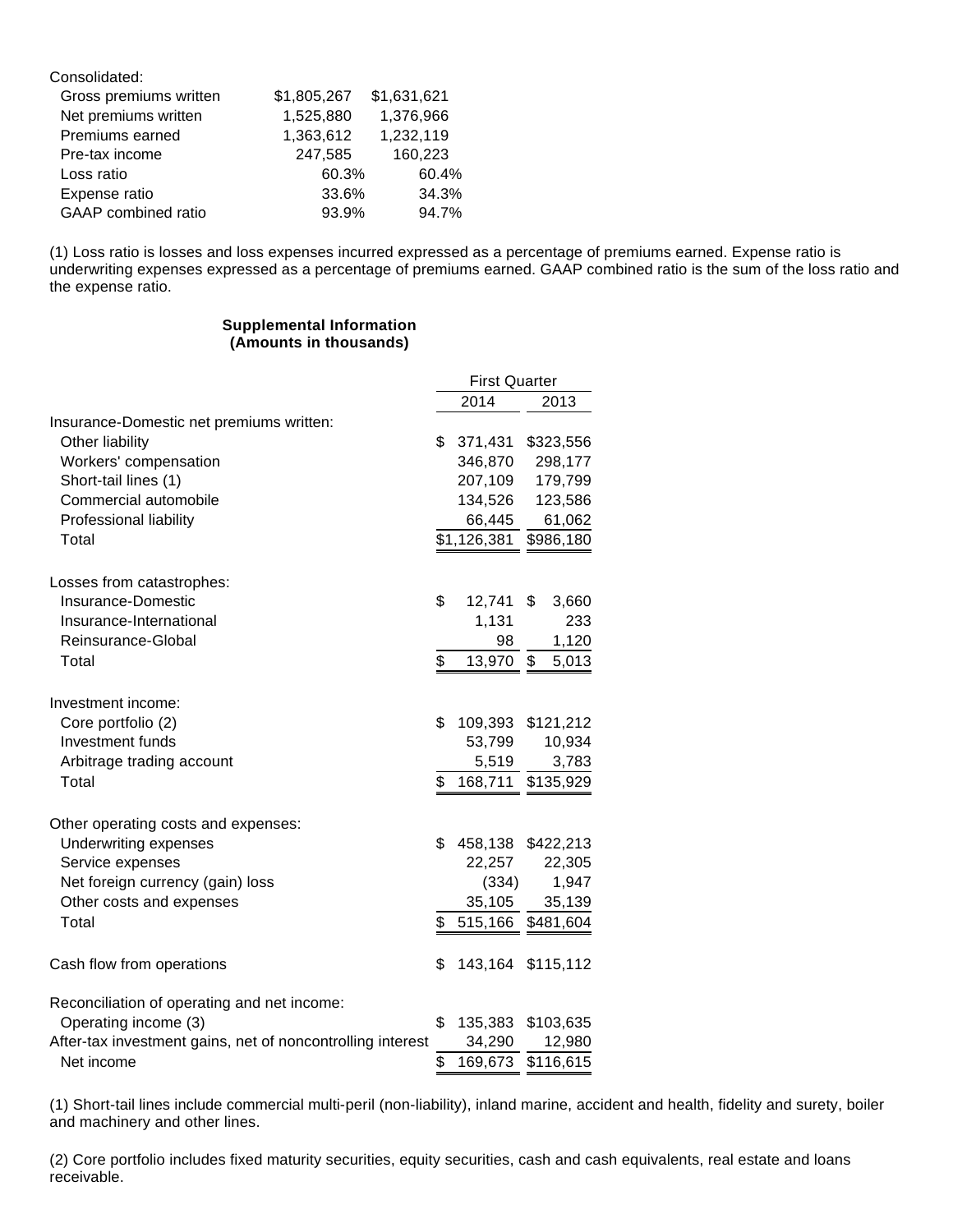(3) Operating income is a non-GAAP financial measure defined by the Company as net income excluding after-tax net investment gains. Management believes that excluding net investment gains provides a useful indicator of trends in the Company's underlying operations.

#### **Selected Balance Sheet Information (Amounts in thousands, except per share data)**

|                                       | March 31,<br>2014 | December 31,<br>2013 |
|---------------------------------------|-------------------|----------------------|
|                                       |                   |                      |
| Net invested assets (1)               | $$15,657,718$ \$  | 15,540,488           |
| Total assets                          | 20,704,267        | 20,551,796           |
| Reserves for losses and loss expenses | 10,214,994        | 10,080,941           |
| Senior notes and other debt           | 1,692,690         | 1,692,442            |
| Junior subordinated debentures        | 339,865           | 339,800              |
| Common stockholders' equity (2)       | 4,375,944         | 4,336,035            |
| Common stock outstanding (3)          | 127,580           | 132,233              |
| Book value per share (4)              | 34.30             | 32.79                |
| Tangible book value per share (4)     | 33.22             | 31.74                |

(1) Net invested assets include investments, cash and cash equivalents, trading accounts receivable from brokers and clearing organizations, trading account securities sold but not yet purchased and unsettled purchases, net of related liabilities.

(2) After-tax unrealized investment gains were \$329 million and \$257 million as of March 31, 2014 and December 31, 2013, respectively. Unrealized currency translation losses were \$65 million and \$61 million as of March 31, 2014 and December 31, 2013, respectively.

(3) During the first quarter of 2014, the Company repurchased 4,808,187 shares of its common stock for \$193 million.

(4) Book value per share is total common stockholders' equity divided by the number of common shares outstanding. Tangible book value per share is total common stockholders' equity excluding the after-tax value of goodwill and other intangible assets divided by the number of common shares outstanding.

#### **Investment Portfolio March 31, 2014 (Amounts in thousands)**

|                                                                             | Carrying  | Percent  |
|-----------------------------------------------------------------------------|-----------|----------|
|                                                                             | Value     | of Total |
| Fixed maturity securities:                                                  |           |          |
| United States government and government agencies \$<br>State and municipal: | 930,856   | $6.0\%$  |
| Special revenue                                                             | 2,205,161 | 14.1%    |
| State general obligation                                                    | 758,433   | 4.9%     |
| Pre-refunded                                                                | 616,099   | 3.9%     |
| Corporate backed                                                            | 445,329   | 2.8%     |
| Local general obligation                                                    | 301,939   | 1.9%     |
| Total state and municipal                                                   | 4,326,961 | 27.6%    |
| Mortgage-backed securities:                                                 |           |          |
| Agency                                                                      | 1,044,438 | 6.7%     |
| Residential - Prime                                                         | 171,188   | 1.1%     |
| Residential - Alt A                                                         | 88,401    | $0.6\%$  |
| Commercial                                                                  | 71,290    | $0.4\%$  |
| Total mortgage-backed securities                                            | 1,375,317 | 8.8%     |
| Corporate:                                                                  |           |          |
| Industrial                                                                  | 1,601,868 | 10.2%    |
| Asset-backed                                                                | 1,384,512 | 8.9%     |